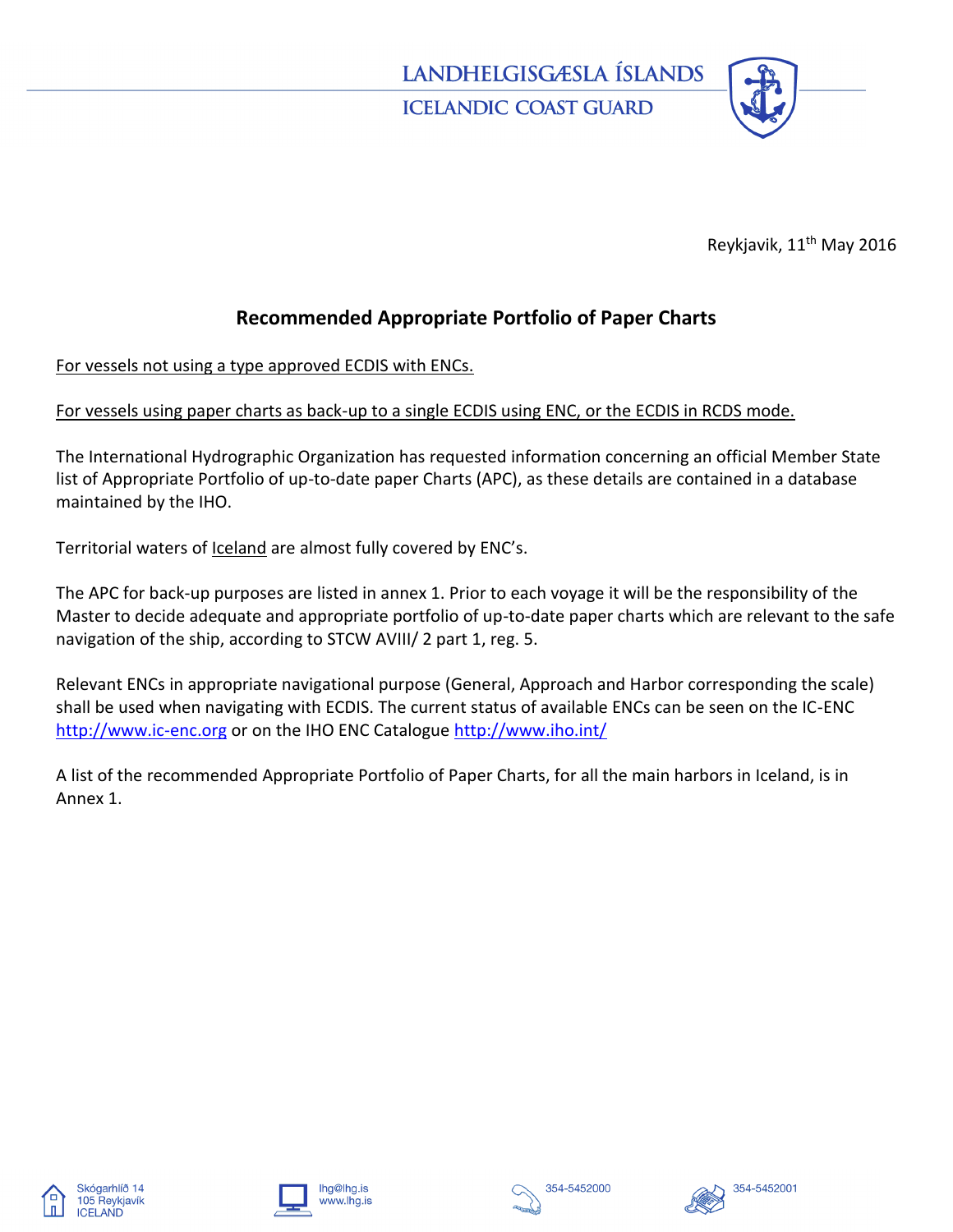## **Backup Paper Charts to a single ECDIS using ENCs**

| <b>ENC cell</b> | <b>Chart No</b> | <b>Name of Chart</b>           |            | <b>Scale</b> |
|-----------------|-----------------|--------------------------------|------------|--------------|
| IS100015        | 15              | Norður-Atlantshaf - Ísland.    |            | 1:3500000    |
| IS200021        | 21              | Ísland                         | (INT 1010) | 1:1000000    |
| IS300031        | 31              | Dyrhólaey - Snæfellsnes        | (INT 1103) | 1:300000     |
| IS300041        | 41              | Vestfirðir                     | (INT 1104) | 1:300000     |
| IS300051        | 51              | Horn - Rauðinúpur              | (INT 1105) | 1:300000     |
| IS300061        | 61              | Rauðinúpur - Glettinganes      | (INT 1100) | 1:300000     |
| IS300071        | 71              | Glettinganes - Stokksnes       | (INT 1101) | 1:300000     |
| IS300081        | 81              | Stokksnes - Dyrhólaey          | (INT 1102) | 1:300000     |
| IS400032        | 32              | Alviðruhamrar - Vestmannaeyjar |            | 1:100000     |
| IS400033        | 33              | Selvogur - Vestmannaeyjar      |            | 1:100000     |
| IS400035        | 35              | Fuglasker                      |            | 1:100000     |
| IS400036        | 36              | Selvogur - Hjörsey             | (INT 1112) | 1:100000     |
| IS400037        | 37              | Hjörsey - Stykkishólmur        |            | 1:100000     |
| IS400043        | 43              | Öndverðarnes - Tálkni 43       |            | 1:100000     |
| IS400046        | 46              | Ísafjarðardjúp                 | (INT 1114) | 1:100000     |
| IS400052        | 52              | Hornstrandir                   |            | 1:100000     |
| IS400053        | 53              | Húnaflói                       |            | 1:100000     |
| IS400055        | 55              | Vatnsnes - Straumnes           |            | 1:100000     |
| IS400057        | 57              | Eyjafjörður                    | (INT 1110) | 1:100000     |
| IS400062        | 62              | Grímsey - Hraunhafnartangi     |            | 1:100000     |
| IS400063        | 63              | Rifstangi - Digranes           |            | 1:100000     |
| IS400072        | 72              | Digranes - Glettinganes        |            | 1:100000     |
| IS400073        | 73              | Glettinganes - Hlaða           | (INT 1111) | 1:100000     |
| IS400074        | 74              | Hlaða - Stokksnes              |            | 1:100000     |
| IS400082        | 82              | Stokksnes - Ingólfshöfði       |            | 1:100000     |
| IS500310        | 310             | Vestmannaeyjar                 |            | 1:10000      |
| IS500313        | 313             | Þorlákshöfn                    |            | 1:10000      |
| IS500314        | 314             | Grindavík                      |            | 1:10000      |
| IS500316        | 316             | Sandgerði                      |            | 1:10000      |
| IS500318        | 318             | Grundartangi                   |            | 1:10000      |
| IS500319        | 319             | Miðsandur                      |            | 1:12500      |
| IS500361        | 361             | Stakksfjörður                  |            | 1:10000      |
| IS500362        | 362             | Reykjavík                      | (INT 1113) | 1:10000      |
| IS500363        | 363             | Hafnarfjörður-Straumsvík       |            | 1:10000      |
| IS500364        | 364             | Akranes                        |            | 1:10000      |
| IS500410        | 410             | Patreksfjörður                 |            | 1:10000      |
| IS500411        | 411             | Tálknafjörður                  |            | 1:10000      |
| IS500412        | 412             | Bíldudalur                     |            | 1:10000      |
| IS500413        | 413             | <b>Pingeyri</b>                |            | 1:10000      |
| IS500414        | 414             | Flateyri                       |            | 1:10000      |
| IS500415        | 415             | Suðureyri                      |            | 1:10000      |